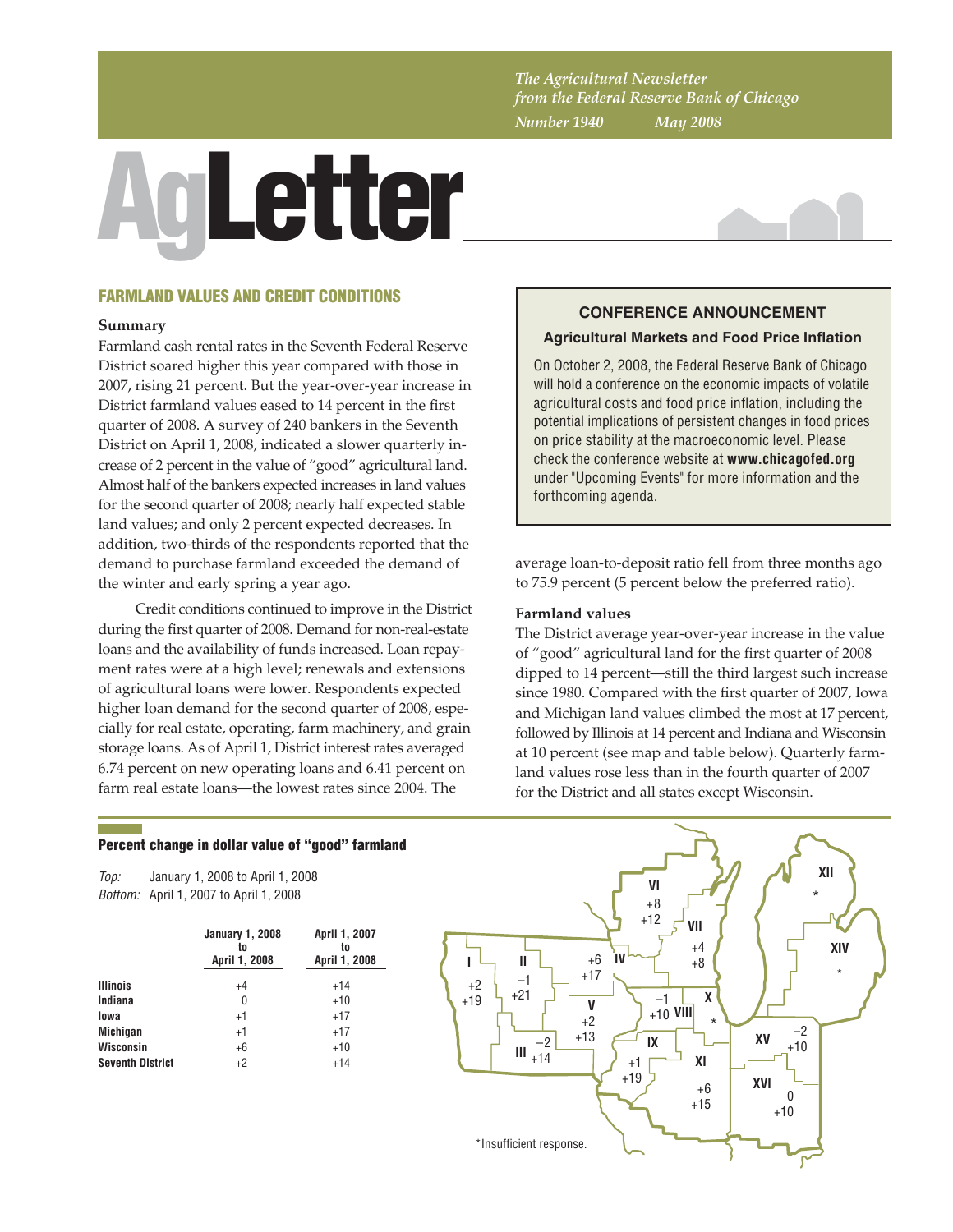

#### 1. Annual percentage change in Seventh District farmland cash rental rates adjusted by CPI-U

Surging cash rental rates for farmland reflected competition among farmers for additional acres to plant in 2008. Cash rents jumped 21 percent from 2007—the largest increase since these data were first collected in 1981 and much larger than the revised increase of 12 percent for 2007. State increases in cash rental rates were 18 percent for Illinois, 17 percent for Indiana, 23 percent for Iowa, 12 percent for Michigan, and 26 percent for Wisconsin. Adjusting for inflation using the Consumer Price Index, the "real" cash rental rate for the District climbed 16.5 percent from a year ago (see chart 1), surpassing the previously largest increase of last year. The arrangements for farmland operated by someone other than the owner shifted toward more cash rentals (80 percent) at the expense of crop shares (17 percent), with 1 percent on a bushel basis and 2 percent on other terms. This trend even occurred in Illinois as renting on a crop share basis slid to 31 percent, while cash rentals edged up to 66 percent of all arrangements, still the lowest percentage in the District.

The key factors driving both cash rental rates and farmland values higher were elevated crop prices and the prospect that corn and soybean prices will continue to rise. Prices in the first quarter of 2008 averaged \$4.40 per bushel for corn and \$11.05 per bushel for soybeans, according to the U.S. Department of Agriculture (USDA). Compared with a year ago, corn prices were 33 percent higher and soybean prices were 64 percent higher. USDA survey data on 2008 prospective plantings reflect these price movements. U.S. corn acres are projected to fall 8.1 percent from 2007 levels, and U.S. soybean acres are projected to rise 17.5 percent. District corn acres are expected to drop 7.6 percent, while District soybean acres are expected to climb 13 percent. These numbers represent a market response to last year's jump in corn acres, as soybean prices have risen relatively

more and as higher input costs have reduced the returns from planting corn. In particular, fertilizer costs increased 52 percent from the first quarter of 2007, according to data from the Producer Price Index. Crop prices are forecasted by the USDA to move up even more because of strong global demand and tight ending stocks of both corn and soybeans. For the 2008–09 crop year, the USDA estimated price intervals of \$5.00 to \$6.00 per bushel for corn and \$10.50 to \$12.00 per bushel for soybeans. With spring planting delays in the U.S., there is a higher likelihood for further upward revisions in these estimated price intervals.

Future crop prices may propel cash rents and farmland values even higher in the quarters ahead. It's not surprising that 49 percent of reporting bankers expected farmland values to increase and 49 percent expected stable values during the period from April through June. Only 2 percent of the bankers thought that farmland values would decrease in their areas.

Farm real estate activity over the winter and early spring was higher than a year ago. More farmland was observed for sale by 37 percent of respondents, while less farmland was observed for sale by 16 percent. There were more farms sold than a year ago in all District states, especially in Iowa where over half of the bankers reported higher farm sales. Similarly, there was an increase in the acreage of all farms sold.

Two-thirds of the respondents saw higher demand for the purchase of agricultural land compared with the first quarter of 2007 (only 6 percent reported lower demand). This year Indiana and Iowa again displayed the most demand for farmland purchases, with 73 percent of the bankers reporting higher demand and 3 percent or less reporting lower demand for farmland purchases. Farmers bought a larger portion of the total acreage sold in the District compared with a year ago, as 44 percent observed a higher share for farmers versus 12 percent a smaller share.

# 2. Quarterly District farm loan interest rates

percent

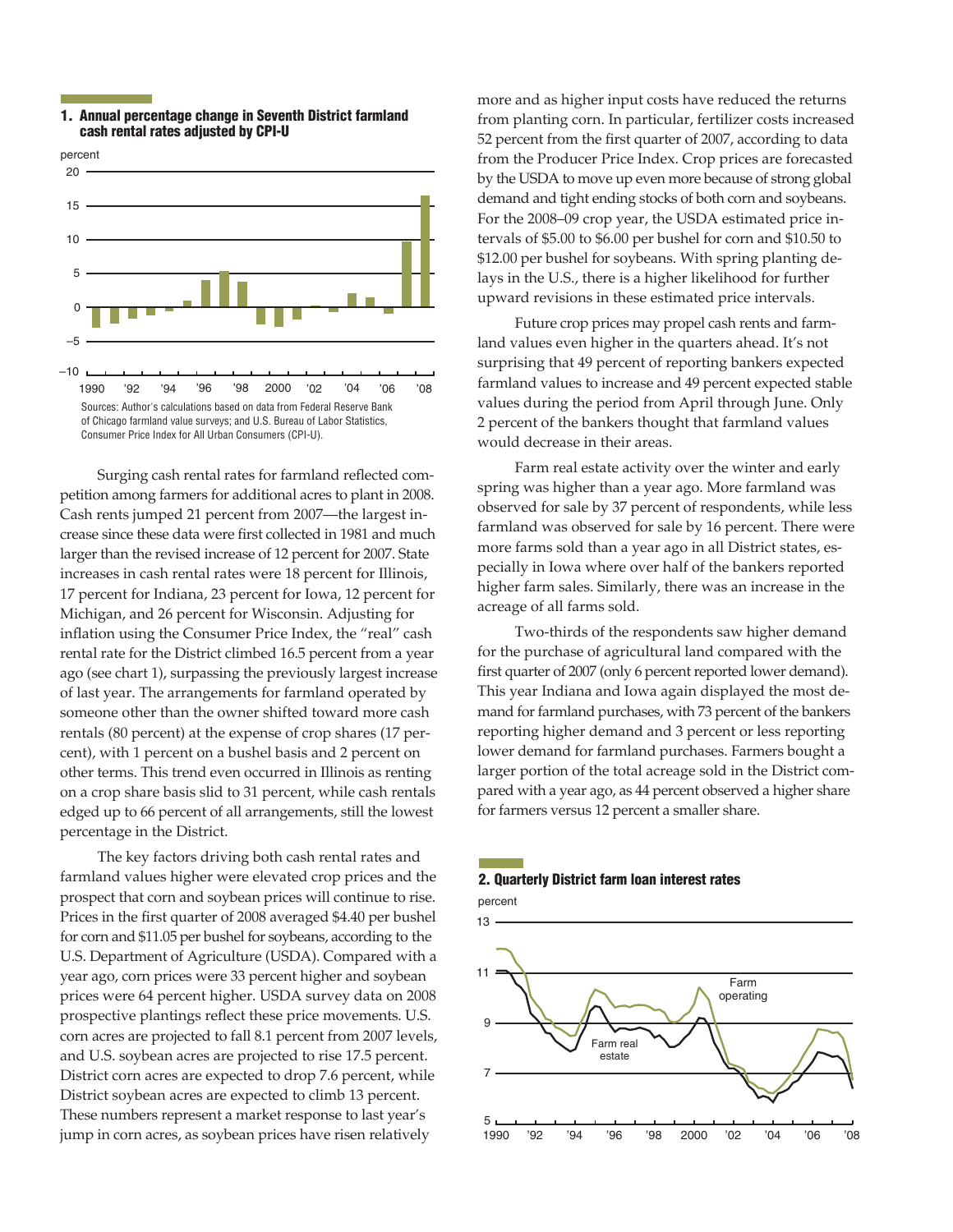#### Credit conditions at Seventh District agricultural banks

|           | Loan<br>demand       | <b>Funds</b><br>availability | Loan<br>repayment rates | Average loan-to-<br>deposit ratio | Interest rates on farm loans           |                               |                             |
|-----------|----------------------|------------------------------|-------------------------|-----------------------------------|----------------------------------------|-------------------------------|-----------------------------|
|           |                      |                              |                         |                                   | <b>Operating</b><br>loans <sup>a</sup> | Feeder<br>cattle <sup>a</sup> | Real<br>estate <sup>a</sup> |
|           | (index) <sup>b</sup> | (index) <sup>b</sup>         | $(index)^b$             | (percent)                         | (percent)                              | (percent)                     | (percent)                   |
| 2006      |                      |                              |                         |                                   |                                        |                               |                             |
| Jan-Mar   | 131                  | 102                          | 87                      | 76.7                              | 8.30                                   | 8.27                          | 7.48                        |
| Apr-June  | 115                  | 101                          | 85                      | 78.0                              | 8.76                                   | 8.66                          | 7.85                        |
| July-Sept | 124                  | 95                           | 87                      | 79.1                              | 8.73                                   | 8.70                          | 7.82                        |
| Oct-Dec   | 109                  | 116                          | 130                     | 76.6                              | 8.71                                   | 8.70                          | 7.74                        |
| 2007      |                      |                              |                         |                                   |                                        |                               |                             |
| Jan-Mar   | 128                  | 113                          | 131                     | 78.4                              | 8.61                                   | 8.60                          | 7.67                        |
| Apr-June  | 121                  | 115                          | 117                     | 77.8                              | 8.65                                   | 8.63                          | 7.70                        |
| July-Sept | 118                  | 118                          | 122                     | 78.1                              | 8.42                                   | 8.40                          | 7.53                        |
| Oct-Dec   | 110                  | 126                          | 149                     | 77.2                              | 7.82                                   | 7.89                          | 7.09                        |
| 2008      |                      |                              |                         |                                   |                                        |                               |                             |
| Jan-Mar   | 110                  | 129                          | 147                     | 75.9                              | 6.74                                   | 6.86                          | 6.41                        |

Note: Historical data on Seventh District agricultural credit conditions is available for download from the *AgLetter* homepage, www.chicagofed.org/economic\_research\_and\_data/ag\_letter.cfm. <sup>a</sup>At end of period.

©Bankers responded to each item by indicating whether conditions during the current quarter were higher, lower, or the same as in the year-earlier period. The index numbers are computed by subtracting the percent of bankers that responded "lower" from the percent that responded "higher" and adding 100.

# **Credit conditions**

Continued improvement in agricultural credit conditions during the first quarter of 2008 demonstrated the strength of crop farming, while masking concerns related to livestock production. As corn and soybean prices soared, increased feed costs stressed livestock operations, though the measures of credit conditions may not adequately reflect this departure from the overall financial strength of agriculture. The index of loan demand was 110, down from the level of a year ago, as 36 percent of the bankers noted higher demand for non-real-estate loans and 26 percent lower demand. These numbers were similar in the last quarter of 2007. They departed from the typical seasonal trend of bigger increases in loan demand for first quarters. With 33 percent of the bankers reporting that more funds were available from January through March than a year ago and 4 percent reporting that fewer funds were available for lending, the index of funds availability rose to 129, its highest level in four years.

Non-real-estate farm loan repayment rates were about the same as those in the fourth quarter of 2007 and higher than those of the first quarter a year ago. With 51 percent of the bankers stating there were higher rates of loan repayment and 4 percent lower rates, the index of loan repayment rates was 147, close to the previous quarter's 20-year high. There was an acceleration in the decline of loan renewals and extensions, with just 6 percent of the respondents seeing increases and 38 percent decreases. The banks tightened collateral requirements from last year, as 10 percent required more collateral in the first three months of 2008 and 2 percent required less.

Loan-to-deposit ratios averaged 75.9 percent, the lowest level in two years. These ratios were below the level desired by 65 percent of the responding bankers, though 11 percent reported ratios above the desired level.

Interest rates on agricultural loans were down to their lowest levels since 2004 (see chart 2). As of April 1, 2008, the District average for interest rates on new operating loans was 6.74 percent. Interest rates for farm real estate loans averaged 6.41 percent.

#### **Looking forward**

The volume of farm loans made by the banks of respondents during the second quarter of 2008 was expected to be higher than in 2007. The responding bankers anticipated the volumes for operating, farm machinery, and grain storage construction loans to grow, while feeder cattle and dairy loan volumes would retreat. Real estate loan volume from April through June was expected to increase by 33 percent of the bankers and to decrease by 13 percent.

David B. Oppedahl, *business economist*

*AgLetter* (ISSN 1080-8639) is published quarterly by the Research Department of the Federal Reserve Bank of Chicago. It is prepared by David B. Oppedahl, business economist, and members of the Bank's Research Department. The information used in the preparation of this publication is obtained from sources considered reliable, but its use does not constitute an endorsement of its accuracy or intent by the Federal Reserve Bank of Chicago.

© 2008 Federal Reserve Bank of Chicago

*AgLetter* articles may be reproduced in whole or in part, provided the articles are not reproduced or distributed for commercial gain and provided the source is appropriately credited. Prior written permission must be obtained for any other reproduction, distribution, republication, or creation of derivative works of *AgLetter* articles. To request permission, please contact Helen Koshy, senior editor, at 312-322-5830 or email Helen.Koshy@chi.frb.org. *AgLetter* and other Bank publications are available on the Bank's website at www.chicagofed.org.